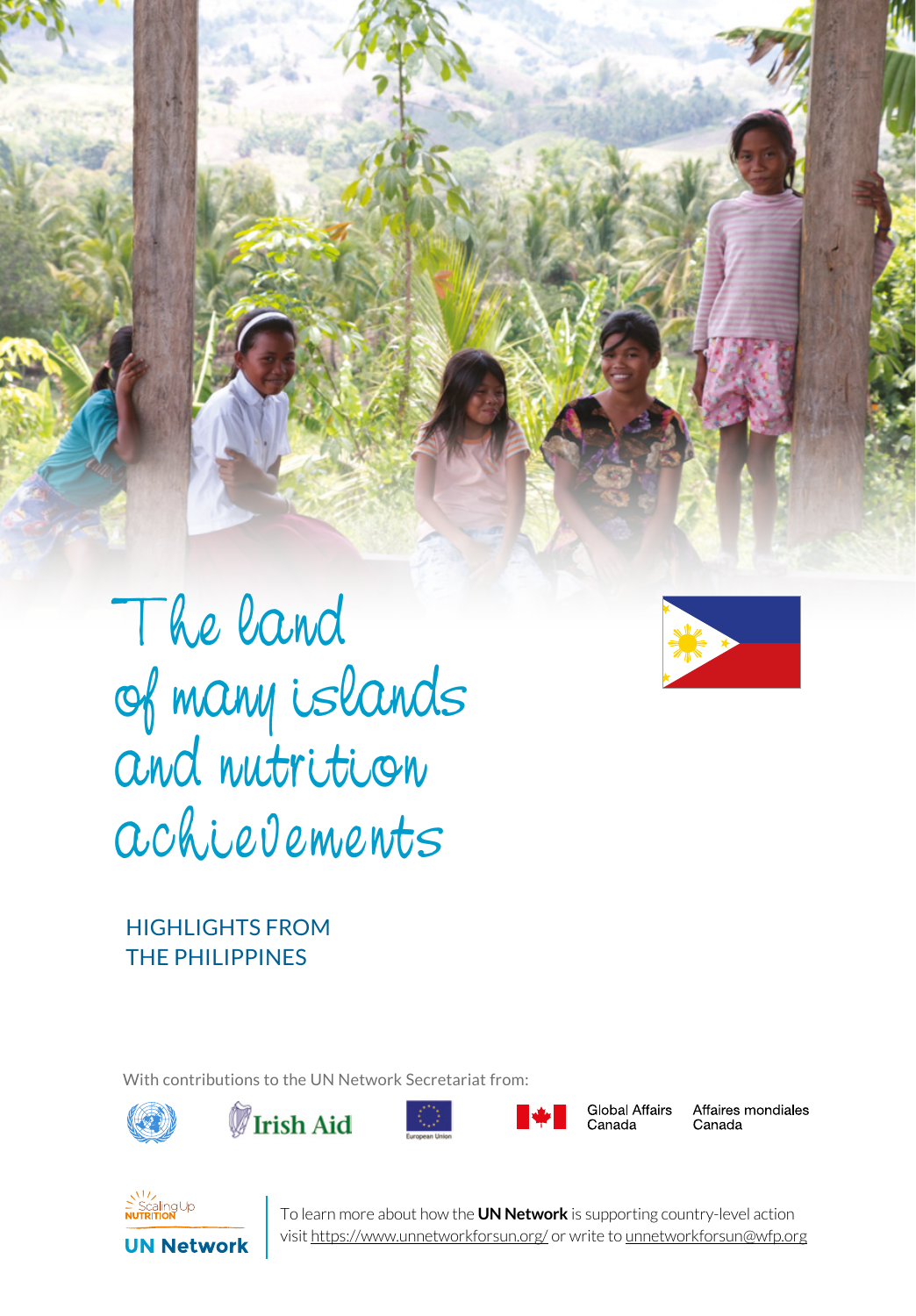In spite of the Philippines' emerging economy, high child stunting levels<br>persist (33.4 percent), child wasting levels (7 percent) leave no room<br>for complacency and child overweight doubled between 2003 and 2015<br>(GNR 2018) persist (33.4 percent), child wasting levels (7 percent) leave no room for complacency and child overweight doubled between 2003 and 2015 (GNR, 2018). Adult overweight and obesity levels have also risen steeply and less than half of infants are exclusively breastfed during the first six months of life, an essential nutrition action that safeguards their nutrition during infancy and from becoming overweight or obese later in life (GNR, 2018). The country's vulnerability to typhoons and earthquakes further complicates the situation, as do the number of isolated and disadvantaged areas in view of its geography.

While the Philippines is facing multiple burdens of malnutrition, it has in no way shied away from the challenge. It remains deeply committed to the SUN Movement and has taken exemplary action to combat malnutrition at all levels from the President of the Republic to Local Government Units (LGUs). The UN agencies engaged in UNN have increasingly aligned their efforts on nutrition to help tackle these multifaceted issues effectively and holistically. The country's UNN, comprised of FAO, IFAD, UNICEF, WFP and WHO, has provided technical assistance to government and advocated for nutrition-smart legislation and fiscal policy. One recent advancement took place on 2 May 2019, with the signing of the implementing rules and regulations Republic Act (IRR) 11148 also known as the "Kalusugan at Nutrition ng Mag-Nanay Act." The law calls for the sustained provision of nutrition interventions through pre- and post-natal health services during the critical 1000 days period that starts with pregnancy and extends through the first two years of life. It also targets adolescent girls and women of child-bearing age and includes provisions for breastfeeding-friendly workplaces. The new legislation attracted [CNN media](https://cnnphilippines.com/news/2019/5/2/IRR-1000-days-law-nutrition-health-.html?fbclid=IwAR3b_ZohVzFkerRXlddNhT3gJM_ccTowYCKWU3IOrSeHUWDa6rppQ7BqwIs)  [coverage](https://cnnphilippines.com/news/2019/5/2/IRR-1000-days-law-nutrition-health-.html?fbclid=IwAR3b_ZohVzFkerRXlddNhT3gJM_ccTowYCKWU3IOrSeHUWDa6rppQ7BqwIs),<sup>1</sup> created a buzz in social media and was an excellent advocacy moment to remind the public and policymakers about the hefty consequences of malnutrition, yet high return on investment.

<sup>1</sup> Visit: [https://cnnphilippines.com/news/2019/5/2/IRR-1000-days-law-nutrition-health-.html?fbclid=IwAR3b\\_](https://cnnphilippines.com/news/2019/5/2/IRR-1000-days-law-nutrition-health-.html?fbclid=IwAR3b_ZohVzFkerRXlddNhT3gJM_ccTowYCKWU3IOrSeHUWDa6rppQ7BqwIs) [ZohVzFkerRXlddNhT3gJM\\_ccTowYCKWU3IOrSeHUWDa6rppQ7BqwIs](https://cnnphilippines.com/news/2019/5/2/IRR-1000-days-law-nutrition-health-.html?fbclid=IwAR3b_ZohVzFkerRXlddNhT3gJM_ccTowYCKWU3IOrSeHUWDa6rppQ7BqwIs).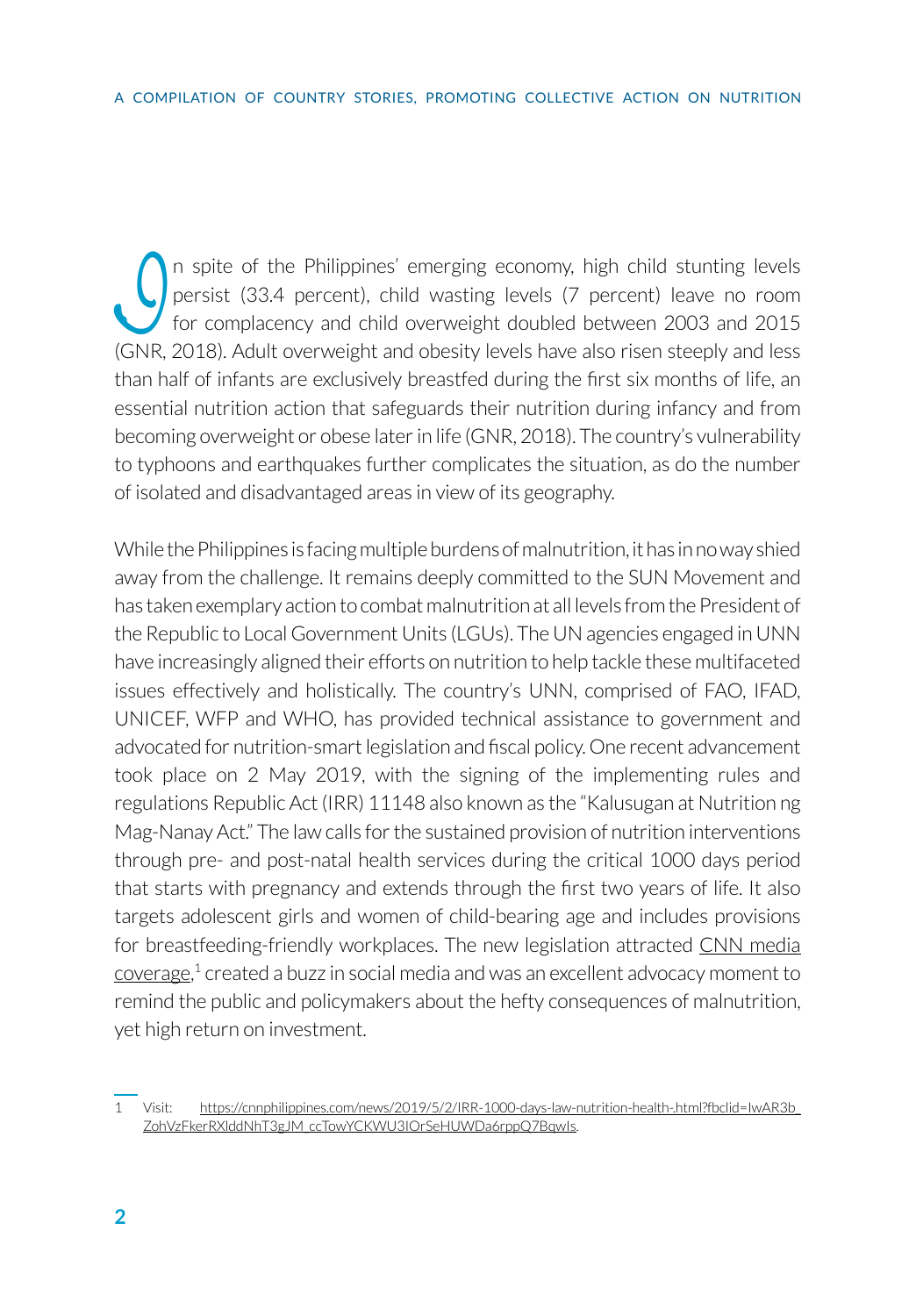

*Signing of Kalusugan at Nutrition ng Mag-Nanay Act May 2019 UNICEF/Joris Van Hees*

the signing of the act also coincided with a national forum on *Nutrition in the First 1000 Days: Integrate and Scale Up*, organized by the National Nutrition Council (NNC) in Manila. During the event, the Director/Global Coordinator of the UN Network, Dr. Purnima Kashyap, delivered a speech that stressed the importance of engaging multiple sectors in the nutrition agenda and implementing person-centered programmes, recognizing that "a human body is not compartmentalized into sectors." Dr. Kashyap painted the picture of how nutrition has the potential to drive the achievement of the SDGs, explicitly acknowledging "the interconnectedness of prosperous business, a thriving society and a healthy environment." The speech also underscored the need for a systems approach, to branch out and forge new partnerships as well as being open to new ways of addressing multiple forms of malnutrition.